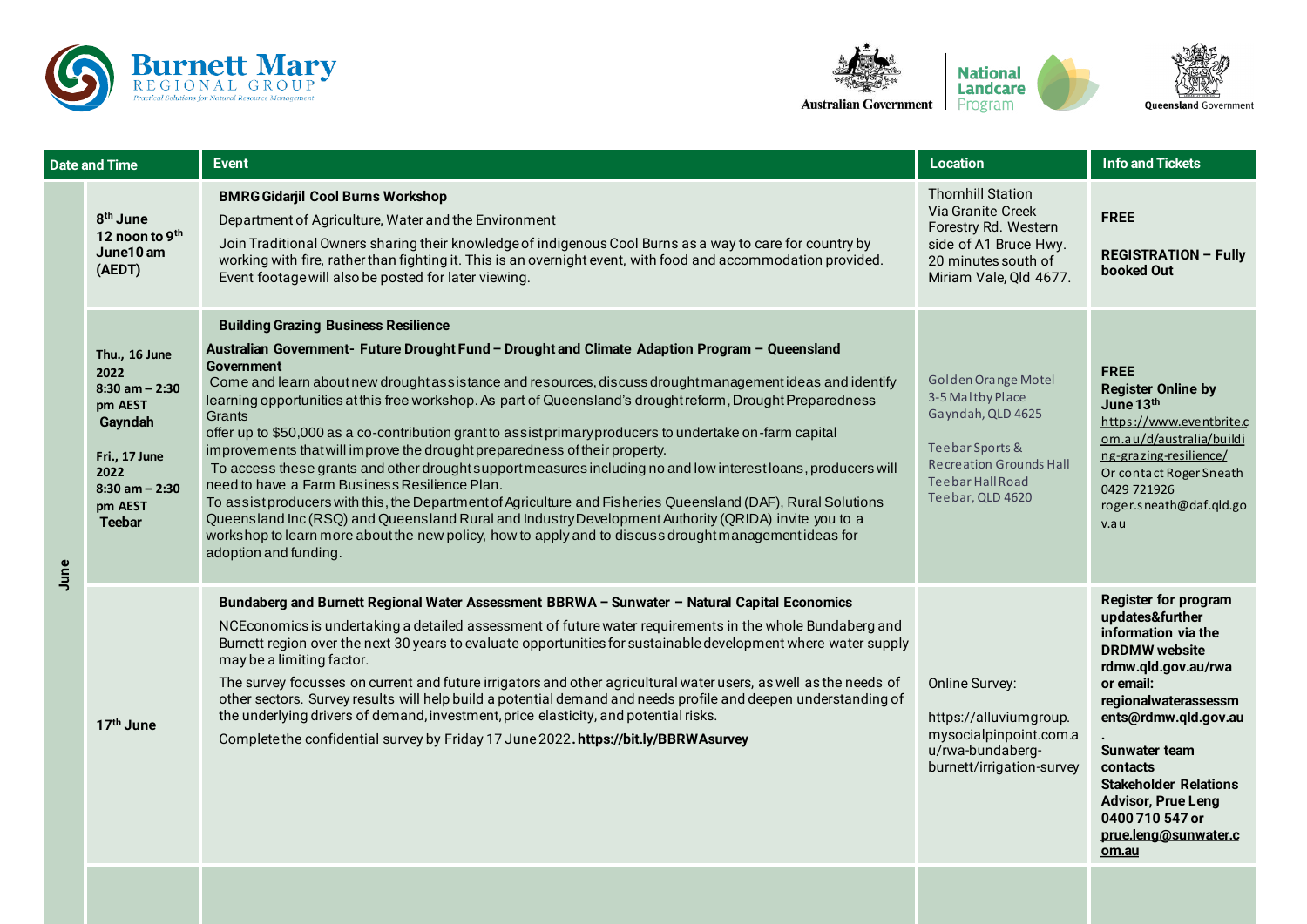





|  | <b>Date and Time</b>                   | <b>Event</b>                                                                                                                                                                                                                                                                                                                                                                                                                                                                                                                                                                                                                                                                                                                                                                                                                                                                                                                                                                                                                           | <b>Location</b>                                                                                                                                                                                                                                                                                            | <b>Info and Tickets</b>                                                                                                                                                                                                                                                             |
|--|----------------------------------------|----------------------------------------------------------------------------------------------------------------------------------------------------------------------------------------------------------------------------------------------------------------------------------------------------------------------------------------------------------------------------------------------------------------------------------------------------------------------------------------------------------------------------------------------------------------------------------------------------------------------------------------------------------------------------------------------------------------------------------------------------------------------------------------------------------------------------------------------------------------------------------------------------------------------------------------------------------------------------------------------------------------------------------------|------------------------------------------------------------------------------------------------------------------------------------------------------------------------------------------------------------------------------------------------------------------------------------------------------------|-------------------------------------------------------------------------------------------------------------------------------------------------------------------------------------------------------------------------------------------------------------------------------------|
|  | 21st June, starting<br>at 9.15 am AEST | Mary River Catchment Coordinating Committee MRCCC General Meeting<br>Guest Speaker for this meeting is Lindsay (Butch) Titmarsh who will talk about the Koala reintroduction<br>program at Tandoora.                                                                                                                                                                                                                                                                                                                                                                                                                                                                                                                                                                                                                                                                                                                                                                                                                                   | <b>Brolga Theatre</b><br>5 Walker St.<br>Maryborough Qld 4650                                                                                                                                                                                                                                              | <b>Call MRCCC on 5482</b><br><b>4766 to RSVP</b>                                                                                                                                                                                                                                    |
|  | 18th June<br>19th June                 | Australian Native Animals Rescue and Rehabilitation Association (ANARRA) is hosting the following<br>workshops in Gympie for people interested in learning to rescue and care for native wildlife.<br>Orientation and Care of Primary Wildlife<br>Introduction to Macropods                                                                                                                                                                                                                                                                                                                                                                                                                                                                                                                                                                                                                                                                                                                                                            | Gympie                                                                                                                                                                                                                                                                                                     | The workshops are<br>free for ANARRA<br>members or \$20 each<br>for non-members.<br>For more information<br>or to register, email<br>anarrawildlife@gmail.c<br><b>om</b>                                                                                                            |
|  | 26 <sup>th</sup> June                  | South Burnett Grazing Network SBGN Field Visit to Wooroolin<br>Look at an intensive grazing system, water set up, cattle supplement system, buffalo fly bag rubber, pasture<br>legumes, leucaena and more.<br>9.30am for morning tea. Bring your own - no hot water available.<br>10.00 am Start.<br>Approximately 12 pm Finish. Bring own lunch, or maybe we could adjourn to the Wooroolin Pub. Weather<br>dependent                                                                                                                                                                                                                                                                                                                                                                                                                                                                                                                                                                                                                 | Jeff Bell's property at<br>Woods Rd. Wooroolin<br>Old. 4608. Turn left<br>onto Woods Road about<br>750m north of the<br>Wooroolin Pub and<br>where the old<br>paulownia farm started.<br>Follow the SBGN signs<br>off the Bunya Hwy for<br>about 2 km. Meeting in<br>the paddock so no<br>roadside number. | <b>Ian Crosthwaite</b><br><b>President</b><br>0409 622 319<br><b>South Burnett Grazing</b><br><b>Network Inc.</b><br><b>PO Box 850</b><br>Kingaroy Q4610<br>https://www.facebook.<br>com/SBGNinc                                                                                    |
|  | 29th June<br>10am-3pm                  | African swine fever (ASF) preparedness Working together to protect our community DAF-Biosecurity Qld.<br>The ASF Prevention and Preparedness Project (PPP) aims to reduce the risks of introduction and ensure that<br>Queensland has the capacity to respond rapidly should any animal emergency diseases be introduced.<br>The purpose of this workshop is to share information and take the opportunity to discuss the best ways we can<br>prepare for emergency animal diseases such as ASF. We will cover topics including:<br>• ASF - the disease itself, the risks, prevention measures and potential impacts on agricultural industries and<br>communities.<br>• How we can all prepare for emergency animal disease responses including prevention measures and<br>preparedness planning.<br>• How the expertise of local disaster management committees can support a biosecurity emergency response.<br>· Role of feral pigs in disease spread - importance of coordinated landscape approaches to feral pig<br>management. | Taabinga Room<br>Kingaroy Research<br>Facility 214 Kingaroy<br>Cooyar Road Kingaroy<br><b>QLD 4610</b>                                                                                                                                                                                                     | RSVP Please RSVP by 15<br>June 2022 via email to<br>ASFPPP@daf.qld.gov.au<br>and include any dietary<br>requirements if<br>applicable. If you can<br>have any further<br>questions or queries,<br>please email<br>ASFPPP@daf.gld.gov.au<br>or call Jemma Walden on<br>0460 005 400. |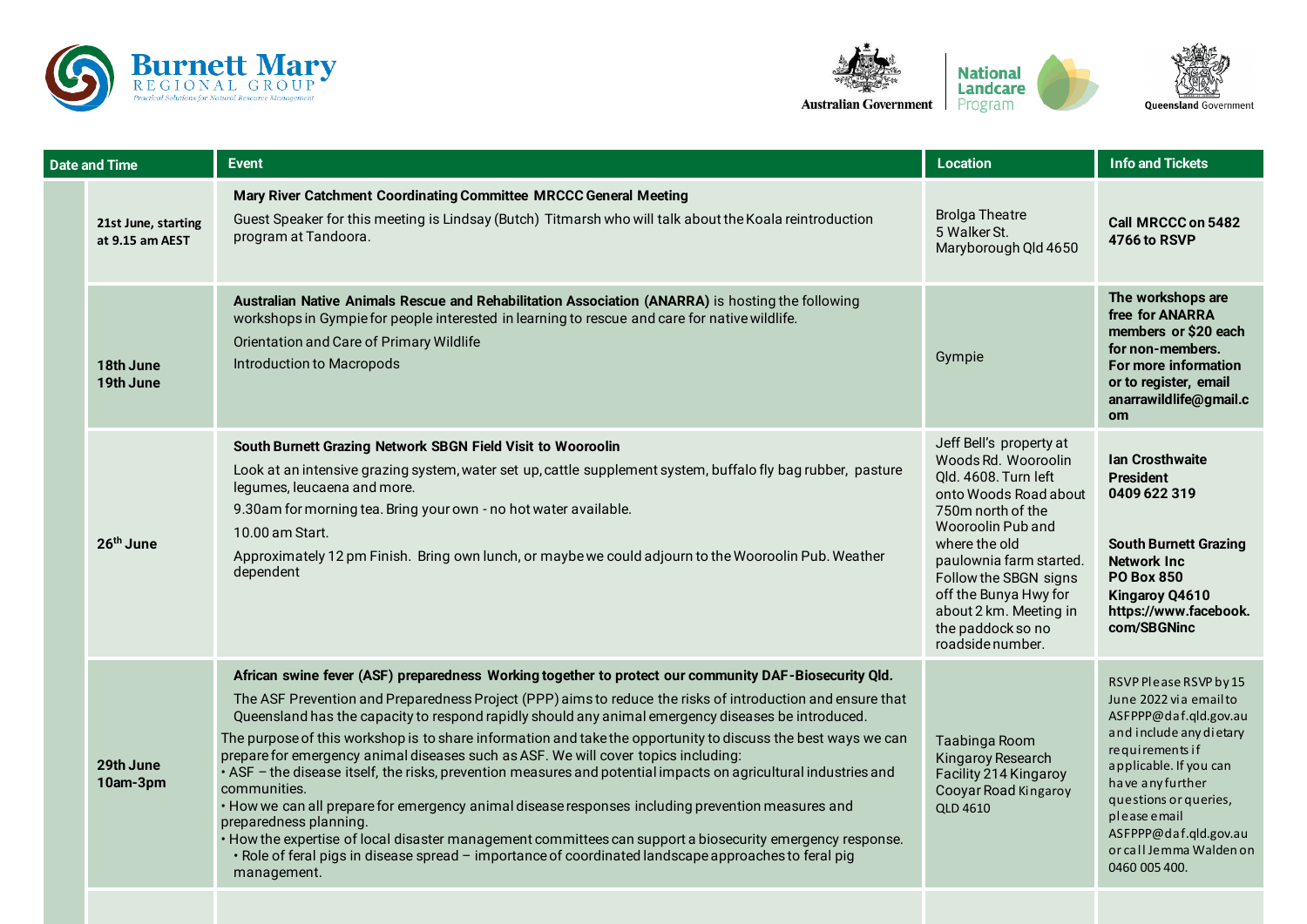



| <b>Date and Time</b> |                       | <b>Event</b>                                                                                                                                                                                                                                                                                                                                                                                                                                                                                                                                  | <b>Location</b>                                                   | <b>Info and Tickets</b>                                                                                                                                                                                            |
|----------------------|-----------------------|-----------------------------------------------------------------------------------------------------------------------------------------------------------------------------------------------------------------------------------------------------------------------------------------------------------------------------------------------------------------------------------------------------------------------------------------------------------------------------------------------------------------------------------------------|-------------------------------------------------------------------|--------------------------------------------------------------------------------------------------------------------------------------------------------------------------------------------------------------------|
| うっ                   | 10th July             | Australian Native Animals Rescue and Rehabilitation Association ANARRA is also hosting a<br>"Know your native wildlife" workshop with guest presenter Martin Fingland Geckoes Wildlife                                                                                                                                                                                                                                                                                                                                                        | Chatsworth Hall<br>3 ALLEN ROAD,<br>Chatsworth<br>Queensland 4570 | This workshop is \$20<br>for adults and \$5 for<br>children aged 4-15<br>and includes morning<br>tea and lunch.<br><b>Bookings are</b><br>essential and can be<br>made by emailing<br>anarrawildlife@gmail.<br>com |
|                      | 16 <sup>th</sup> July | The Mary River Festival - Gympie Regional Council event<br>"The Mary River Festival is an annual community event that celebrates the unique environment and vibrancy<br>that exists along the Mary River and her tributaries. Our mission is to increase the awareness of this unique<br>waterway. We are committed to empowering local communities by showcasing creativity, projects, ideas,<br>resources and culture that enhance and protect the unique environment of the Mary River catchment"<br>https://www.maryriverfestival.org.au/ | Kandanga                                                          | <b>Get Tickets here:</b><br>https://events.human<br>itix.com/mary-river-<br>festival-2022                                                                                                                          |
|                      |                       |                                                                                                                                                                                                                                                                                                                                                                                                                                                                                                                                               |                                                                   |                                                                                                                                                                                                                    |
|                      |                       |                                                                                                                                                                                                                                                                                                                                                                                                                                                                                                                                               |                                                                   |                                                                                                                                                                                                                    |